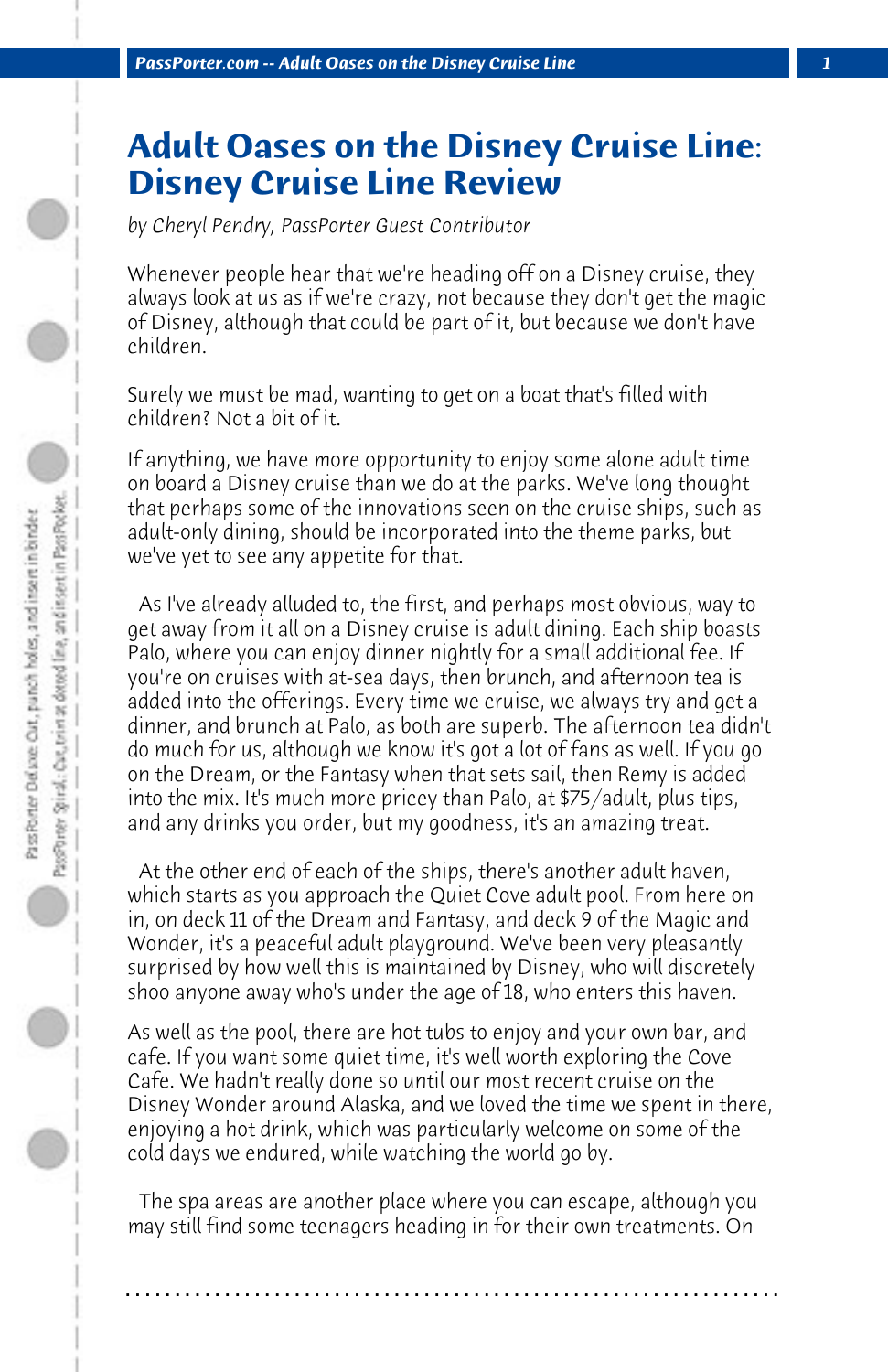the Magic and the Wonder, there's no specific teenage spa, although treatments are offered to this age group from time to time, while on the Dream and Fantasy, they even have their own spa area. That means that you can still indulge in your treatments in an adult-only environment, and if you want to purchase a pass to the spa $\&\#39$ ; Rainforest Room, you'll find that a child free zone as well, perfect for relaxation.

 The biggest adult-only area is the entertainment district on deck 3 of the Magic and Wonder, and deck 4 of the Dream and Fantasy. Although they're open to families earlier in the day, they all become strictly only 18s and over venues after 9:00pm. The districts all vary hugely with the theming, but they all share in common the fact that they've got at least one adult lounge, a pub, a dance club, and if you're on the Magic and Wonder, you'll also find a duty-free liquor store as well.

 The Dream has the wonderfully-themed Skyline Lounge, which will transfer into the Fantasy as well, along with the beautiful Pink, although with its feminine champagne feel didn't do much for my husband! Our favourite by far on the Wonder was Diversions, which as well as being relaxing, seemed to be empty for much of our cruise, allowing us the chance to be ourselves there and not worry about our group disturbing anyone else!

 With everything else that takes place on board, we always struggle to make it to the clubs, although we're definitely at least going to check out the theme of the new Tube club on the Fantasy, themed around our very own beloved London Underground.

 It's not just adult-only areas you'll find on board, it's also activities. On our most recent trip, we enjoyed the Art of Entertaining seminars, that looked at how to create some amazing food dishes, together with a sample of drink to go with them. Open to only the over-18s, the alcohol on offer was one obvious reason, although it did allow the Crew Members to be a little more risque with their jokes as well. If this sort of thing appeals to you, then keep an eye for the line listing adult activities on your daily Navigator.

 If this has whetted your appetite for a bit of adult alone time, then it's worth knowing that, even if you're cruising as a family, you can still enjoy some time on your own. Children of all ages from babies to teenagers all have their own places to go on the ship, and now with the addition of the portable Wave Phones that come with each stateroom, it's easier than ever to keep in touch with everyone. So, even if you're cruising with younger members of the family, you can still get away from it all with some fun adult time on board any of the Disney Cruise

**. . . . . . . . . . . . . . . . . . . . . . . . . . . . . . . . . . . . . . . . . . . . . . . . . . . . . . . . . . . . . . . . . .**